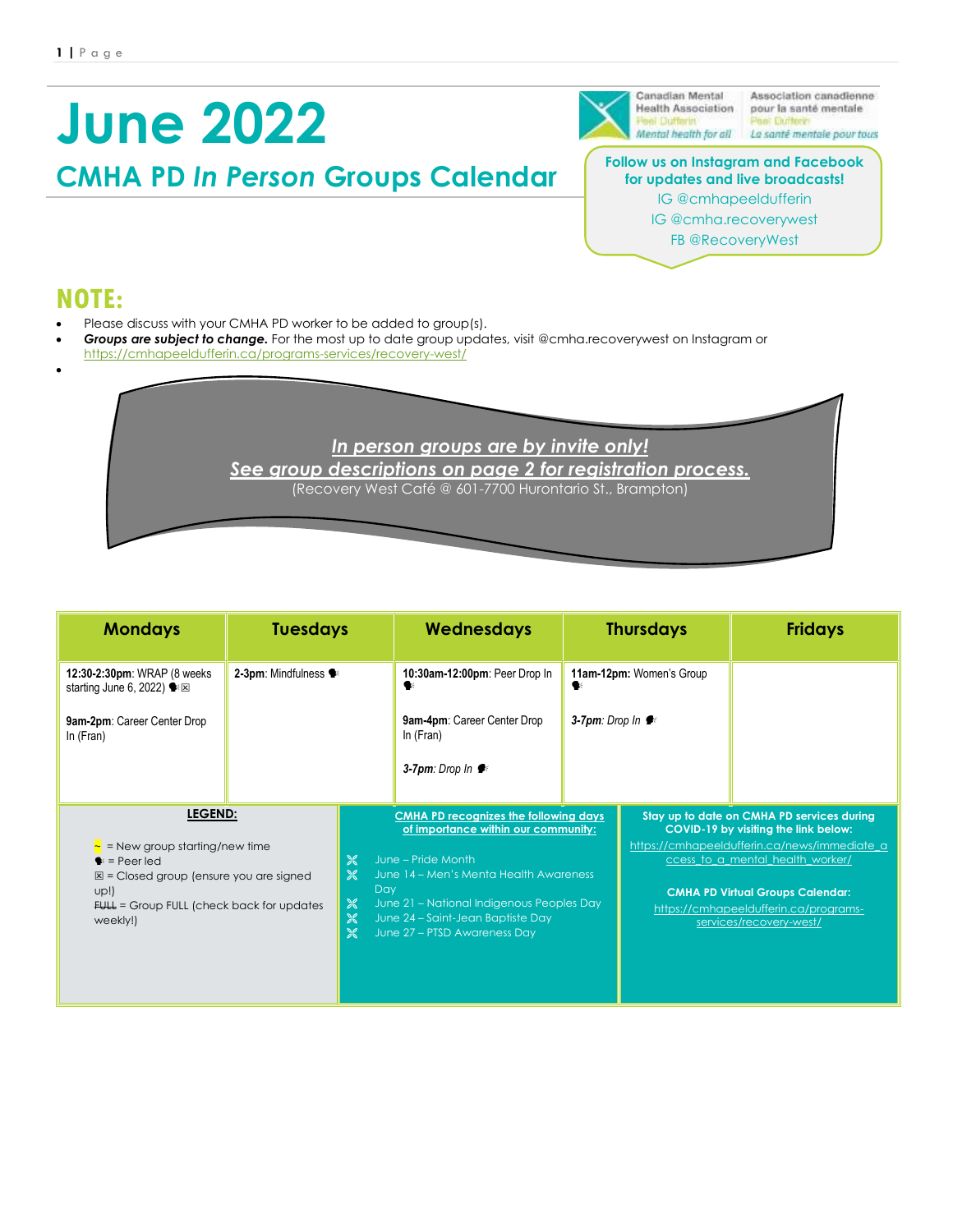#### **In Person Group Descriptions & Sign Up Process**

**Career Center Drop In** – Open to CMHA PD clients (connected with a worker from any CMHA PD program) needing support with resumes, job search, volunteer search, and other employment related needs!

*Sign up:* Once registered, please phone career center drop in staff (Fran K) each day to confirm appointment time.

**Drop In** – Open to all folks (CMHA clients and non-registered) in the Peel Dufferin regions looking for space to connect and socialize with peers.

*Sign up:* – Please phone drop in staff (Cathy B, Mackenzie G, Racha R, Sylvanna V) to confirm spot **before** attending.

**Mindfulness** – Inspired by the principles of Mindfulness-Based Cognitive Behavioral Therapy (MBCT) and Mindfulness-Based Stress Reduction (MBSR), the aim of this 90-minute group is to support participants as they develop skills to manage the unpleasant aspects of life while cultivating awareness and gratitude to appreciate pleasurable times as well. This is an in person group – by invite only.

*Sign up:* Once registered, please text Ramneet B or Rebecca S the Monday before group on Tuesday to confirm spot.

Peer Drop In - A group that allows for social interaction and discussion regarding any subjects related to recovery. This is an in person group – by invite only.

*Sign up:* Facilitators will phone clients Monday/Tuesday before group to confirm spot.

**Women's Group** – This group's aim is to empower women by reinforcing positive coping strategies for both systemic and interpersonal issues in women's lives. This is an in person group – by invite only.

*Sign up:* Once registered, please text Debby B or Sylvanna V Monday to Wednesday before group on Thursday to confirm spot.

**WRAP** - Wellness Recovery Action Plan (WRAP) is a simple and powerful process for creating the life and wellness you want. With WRAP, you can:

- Discover simple, safe, and effective tools to create and maintain wellness
- Develop a daily plan to stay on track with your life and wellness goals
- Identify what throws you off track and develop a plan to keep moving forward
- Gain support and stay in control even in a crisis

The WRAP process supports you to identify the tools that keep you well and create action plans to put them into practice in your everyday life. All along the way, WRAP helps you incorporate key recovery concepts and wellness tools into your plans and your life.

*Sign up:* Facilitators will contact registered clients prior to group start.